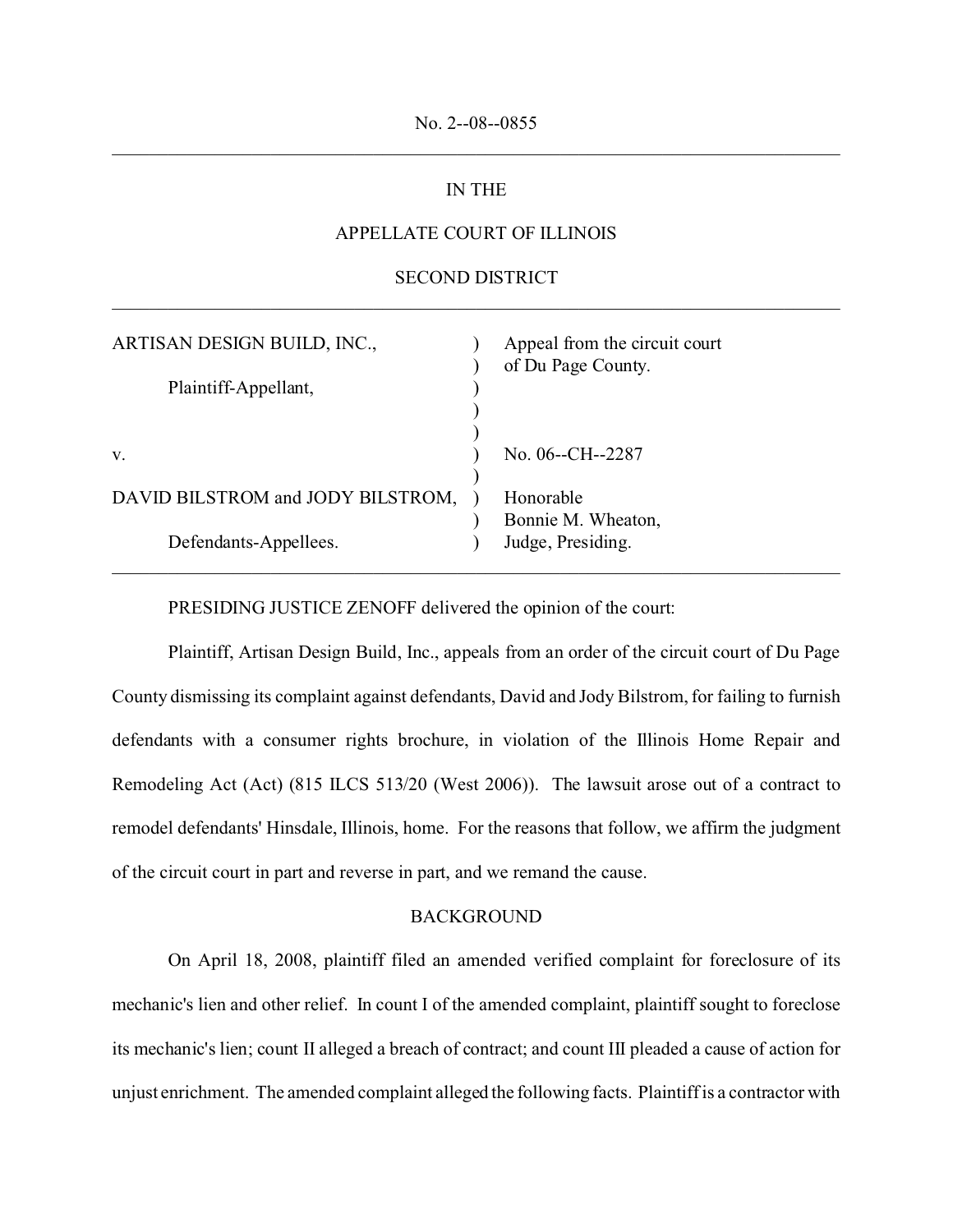its principal place of business in Monroe, Wisconsin. Defendants are a married couple residing in Hinsdale, Illinois. On or about January 10, 2005, defendants entered into a written contract with plaintiff to make improvements to defendants' home for the sum of \$534,970.<sup>1</sup> The parties agreed to eight change orders, which significantly increased the contract price. Plaintiff submitted six draws to defendants, which they paid. Defendants failed to pay the seventh draw despite plaintiff's repeated requests for payment. Plaintiff alleged that it provided material and labor pursuant to the contract terms, including the change orders, until September 20, 2006, at which time the project was "substantially complete." According to the amended complaint, defendants locked plaintiff out of the project on September 20, 2006, and advised plaintiff that they had hired another contractor to complete the work. Plaintiff alleged that it was not given an opportunity to cure any defects and that, as of September 20, 2006, after allowing for all credits, defendants owed it in excess of \$208,695.69.

On May 23, 2008, defendants filed a motion to dismiss the amended complaint pursuant to section 2--619 of the Code of Civil Procedure (Code) (735 ILCS 5/2--619 (West 2006)). The first part of the motion to dismiss was based on the Act and alleged that plaintiff's failure to provide defendants with the consumer rights brochure, its failure to commence or complete work within the contracted time period, and its failure to obtain and maintain the requisite insurance were all violations of the Act, which precluded plaintiff's recovery under its legal and equitable claims. The

<sup>&</sup>lt;sup>1</sup>The contract dates are confusing. Terry Martin, a partner with plaintiff, signed the document on December 1, 2004. Jody Bilstrom signed an "Additions and Deletions Report" attached to the contract on January 10, 2005, and David signed the "Additions and Deletions Report" on January 12, 2005. According to change order number one dated November 2, 2005, the contract date was September 8, 2004. The contract provided that work was to commence on September 8, 2004.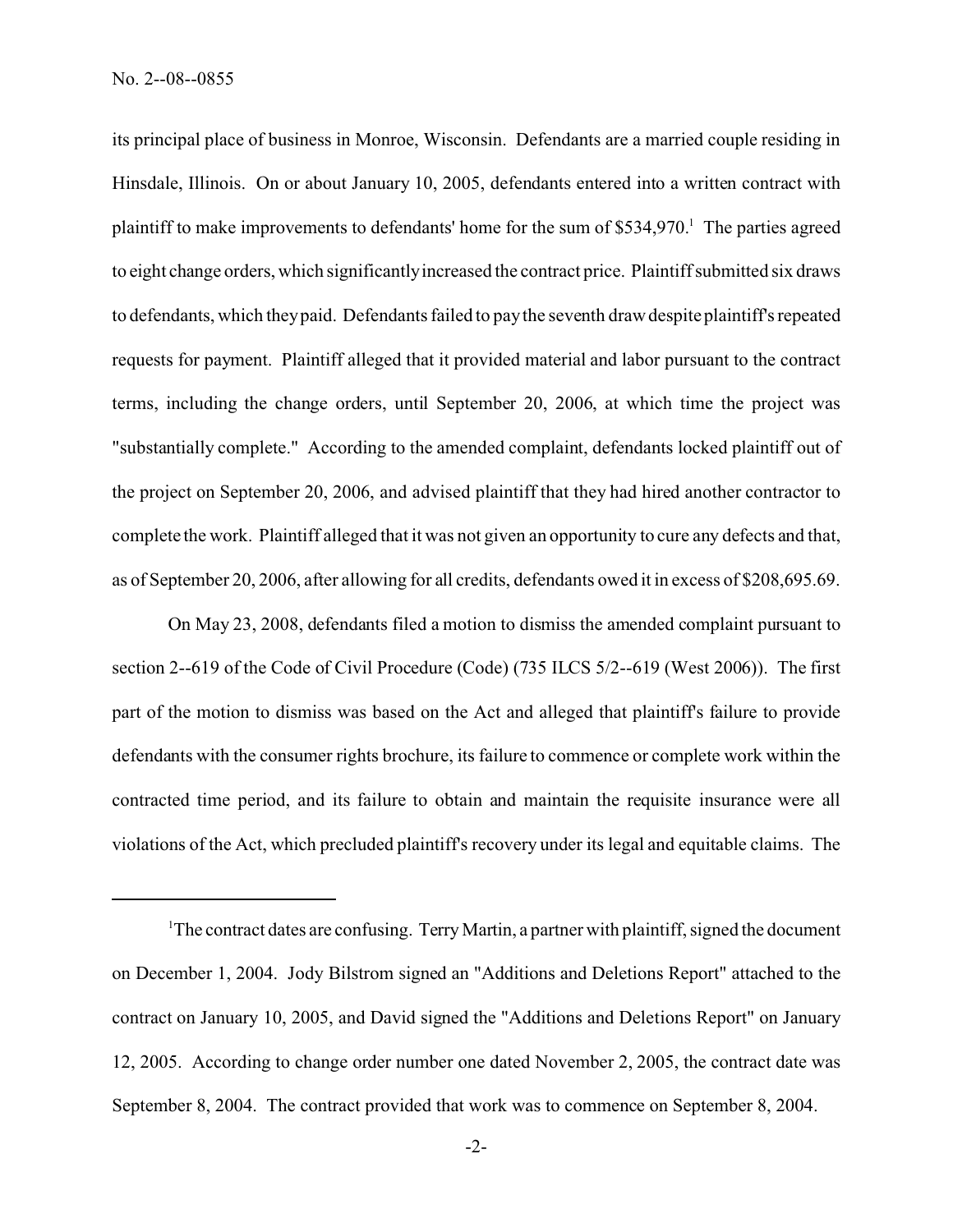second part of the motion to dismiss alleged that plaintiff's breach of the contract precluded recovery. After plaintiff requested discovery on the breach-of-contract portion of the motion to dismiss, defendants withdrew the breach-of-contract argument as a basis for dismissal "in order to proceed to a ruling on a pure question of law" and to preserve the scheduled trial date. On June 23, 2008, the trial court entered an order withdrawing the breach-of-contract argument in support of the motion to dismiss "in its entirety." On August 15, 2008, the trial court granted the motion to dismiss on the basis that plaintiff admittedly did not furnish defendants with the consumer rights brochure as provided for in the Act.

Article 10, section 10.1, of the contract provided that disputes between the parties "shall be subject to and decided by mediation or arbitration." According to transcripts, after plaintiff filed its original complaint in the circuit court and before it filed its amended complaint, the parties by agreement continued the case from time to time, citing efforts to resolve the matter by informally exchanging documents and experts' opinions. When the case did not informally resolve, plaintiff filed an arbitration complaint with the American Arbitration Association, alleging that defendants breached the contract. In response, defendants filed a motion in the circuit court to stay and strike arbitration, arguing that the contract was void because of plaintiff's failure to follow the requirements of the Act and that the arbitration clause in the contract was void because plaintiff waived it by filing suit in the circuit court. The trial court ruled that plaintiff waived the arbitration clause by filing the lawsuit, "which requested completerelief." Thereafter, plaintiff filed the amended complaint, which, as noted above, the trial court dismissed with prejudice. Plaintiff filed a timely notice of appeal.

#### ANALYSIS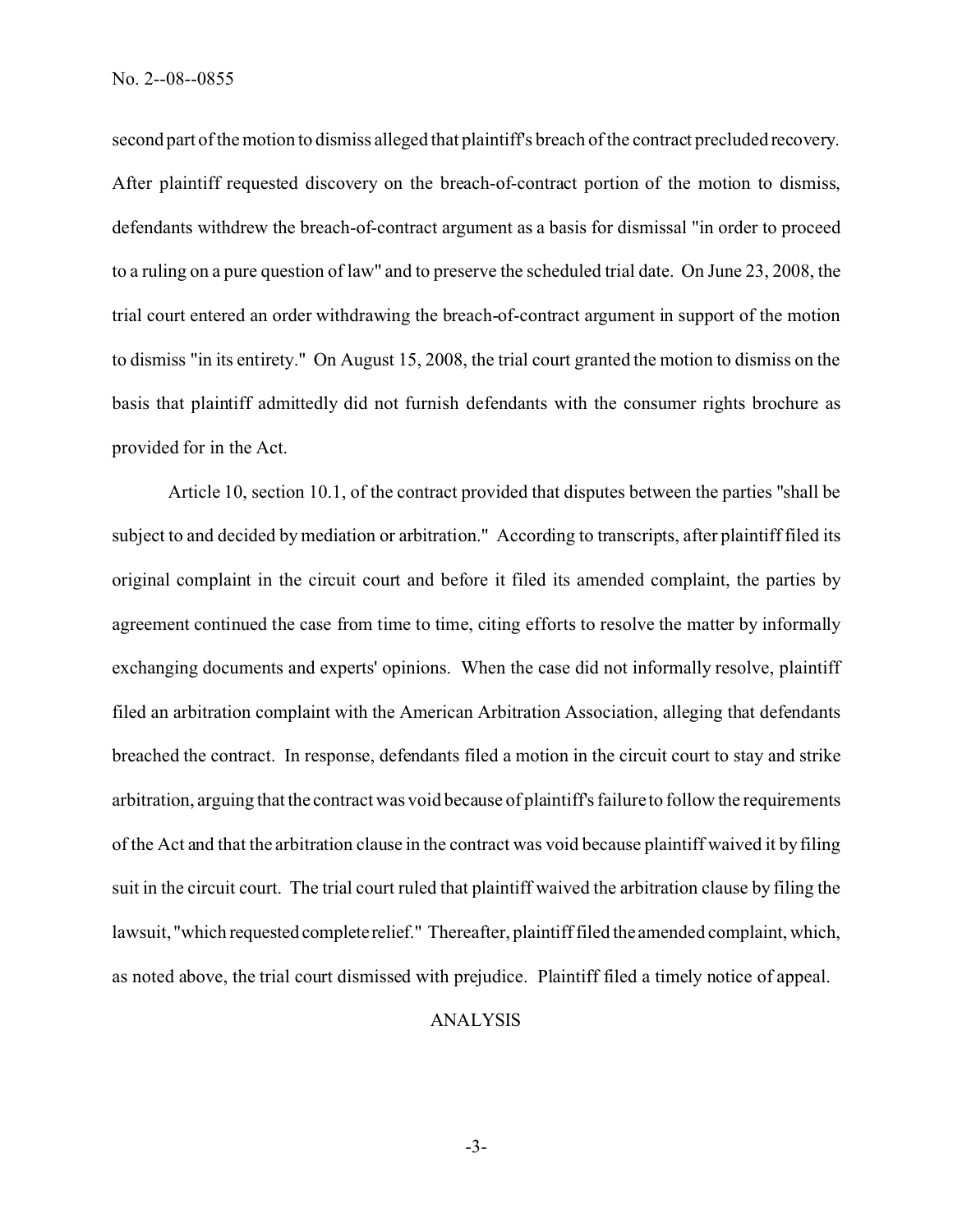Plaintiff raises two issues in this appeal. It first contends that it did not violate the Act and the trial court erred in dismissing the amended complaint. Plaintiff's second issue is that it did not waive the contract's arbitration clause. Before we address either issue on the merits, we will dispose of two outstanding motions we ordered taken with the case.

The first is plaintiff's motion for leave to cite Kunkel v. P.K. Dependable Construction, LLC, 387 Ill. App. 3d 1153 (2009), as additional authority, which we grant. The second is plaintiff's motion to strike the introductory paragraph of defendants' brief and to strike the statement of facts in defendants' brief. Plaintiff asserts that both sections offend supreme court rules.

Supreme Court Rule  $341(h)(2)$  (210 Ill. 2d R.  $341(h)(2)$ ) governs the requirements of the introductory paragraph. It provides that the introductory paragraph consist of a statement of the nature of the action, the judgment appealed from, whether the judgment is based upon a jury's verdict, and whether any question is raised on the pleadings. 210 Ill. 2d R. 341(h)(2). Moreover, only the appellants' brief is required to contain an introductory paragraph. The appellee's brief may include one to the extent that the presentation by the appellant is deemed unsatisfactory. 210 Ill. 2d R. 341(i). Argument is not to be included in the introductory paragraph. SBC Holdings, Inc. v. Travelers Casualty & Surety Co., 374 Ill. App. 3d 1, 15 (2007). Defendants' introductory paragraph is two pages long with one footnote. As vigorously as defendants try to justify it, the entire introductory paragraph is argumentative in violation of the rule. Accordingly, we grant the motion to strike.

Plaintiff moves to strike defendants' statement of facts as argumentative, fraught with misstatements, and containing material from their withdrawn argument in support of the motion to dismiss, that plaintiff breached the contract. Rule 341(h)(6) (210 Ill. 2d R. 341(h)(6)) provides that

-4-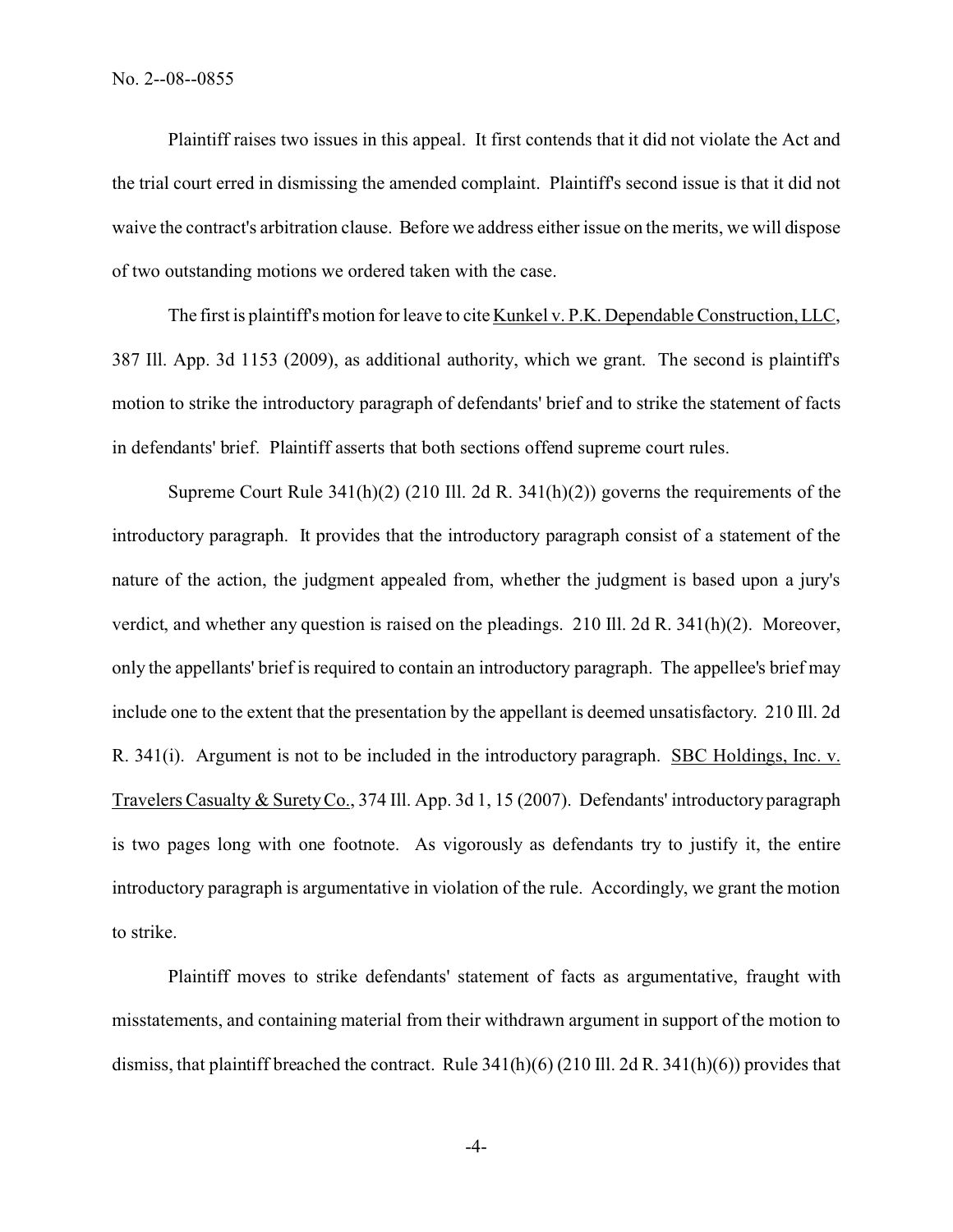the statement of facts shall contain the facts necessary to an understanding of the case, stated accurately and fairly, without argument or comment, and with appropriate reference to the pages of the record. We agree with plaintiff that defendants' statement of facts in large part is argumentative in violation of the rule. The last sentence of the opening paragraph is illustrative: "[Defendants], however, have done nothing wrong and have been subjected to [plaintiff's] breaches of the law for far too long." Much of the statement of facts is an argument justifying why defendants stopped paying plaintiff, punctuated with underlining and exclamation points. This portion of the statement of facts appears to be an effort to sway the court with matters not germane to the issues on appeal. Defendants portray this as necessary to counter what they perceive as similar tactics by plaintiff. We remind defendants' counsel that they are required to follow Rule 341(h)(6), having opted to include a statement of facts in the appellees' brief. Village of Roselle v. Commonwealth Edison Co., 368 Ill. App. 3d 1097, 1103 (2006). Rather than strike the entire statement of facts, we disregard the portions that violate the rule and admonish counsel for defendants to comply with the supreme court rules in the future. Village of Roselle, 368 Ill. App. 3d at 1103. Accordingly, plaintiff's motion to strike the statement of facts is denied.

The first issue in this appeal is whether plaintiff's legal and equitable claims were subject to dismissal for its failure to furnish defendants with a consumer rights brochure as provided in section 20 of the Act (815 ILCS 513/20 (West 2006)), which specifically provides as follows:

"(a) For any contract over \$1,000, any person engaging in the business of home repair and remodeling shall provide to its customers a copy of the 'Home Repair: Know Your Consumer Rights' pamphlet prior to the execution of any home repair and remodeling contract. The consumer shall sign and date an acknowledgment form entitled 'Consumer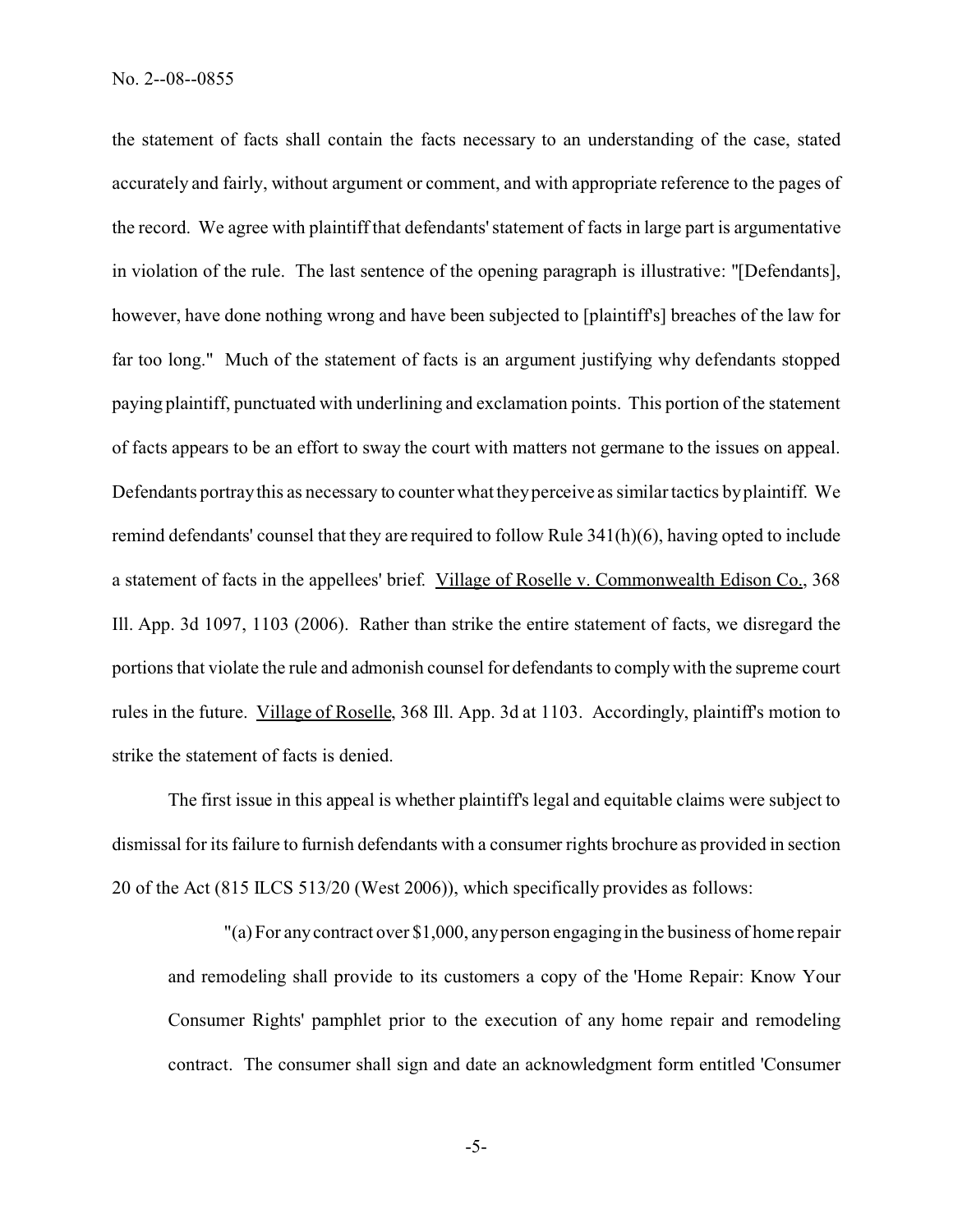Rights Acknowledgment Form' that states: 'I, the homeowner, have received from the contractor a copy of the pamphlet entitled "Home Repair: Know Your Consumer Rights." ' The contractor or his or her representative shall also sign and date an acknowledgment form, which includes the name and address of the home repair and remodeling business. The acknowledgment form shall be in duplicate and incorporated into the pamphlet. The original acknowledgment form shall be retained by the contractor and the duplicate copy shall be retained within the pamphlet by the consumer.

(b) For any contract for \$1,000 or under, any person engaging in the business of home repair and remodeling shall provide to its customers a copy of the 'Home Repair: Know Your Consumer Rights' pamphlet. No written acknowledgment of receipt of the pamphlet is required for a contract of \$1,000 or under.

(c) The pamphlet must be a separate document, in at least 12 point type, and in legible ink. The pamphlet shall read as follows:

## 'HOME REPAIR: KNOW YOUR CONSUMER RIGHTS

As you plan for your home repair/improvement project, it is important to ask the right questions in order to protect your investment. The tips in this fact sheet should allow you to protect yourself and minimize the possibility that a misunderstanding may occur.

#### AVOIDING HOME REPAIR FRAUD

Please use extreme caution when confronted with the following warning signs of a potential scam:

(1) Door-to-door salespersons with no local connections who offer to do home repair work for substantially less than the market price.

-6-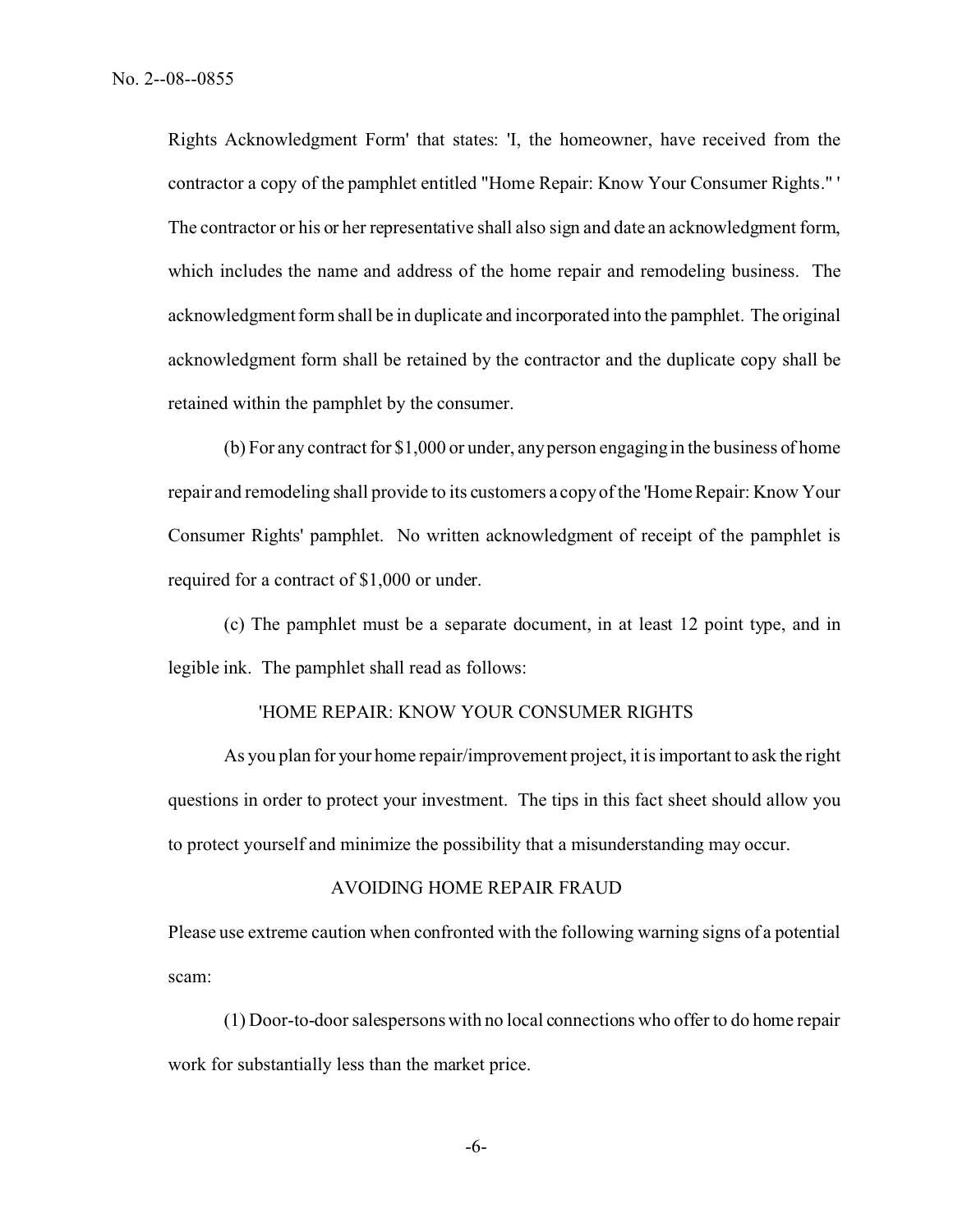(2) Solicitations for repair work from a company that lists only a telephone number or a post-office box number to contact, particularly if it is an out-of-state company.

(3) Contractors who fail to provide customers references when requested.

(4) Persons offering to inspect your home for free. Do not admit anyone into your home unless he or she can present authentic identification establishing his or her business status. When in doubt, do not hesitate to call the worker's employer to verify his or her identity.

(5) Contractors demanding cash payment for a job or who ask you to make a check payable to a person other than the owner or company name.

(6) Offers from a contractor to drive you to the bank to withdraw funds to pay for the work.

## **CONTRACTS**

(1) Get all estimates in writing.

(2) Do not be induced into signing a contract by high-pressure sales tactics.

(3) Never sign a contract with blank spaces or one you do not fully understand. If you are taking out a loan to finance the work, do not sign the contract before your lender approves the loan.

(4) Remember, you have 3 business days from the time you sign your contract to cancel any contract if the sale is made at your home. The contractor cannot deprive you of this right by initiating work, selling your contract to a lender, or any other tactic.

(5) If the contractor does business under a name other than the contractor's real name, the business must either be incorporated or registered under the Assumed Business Name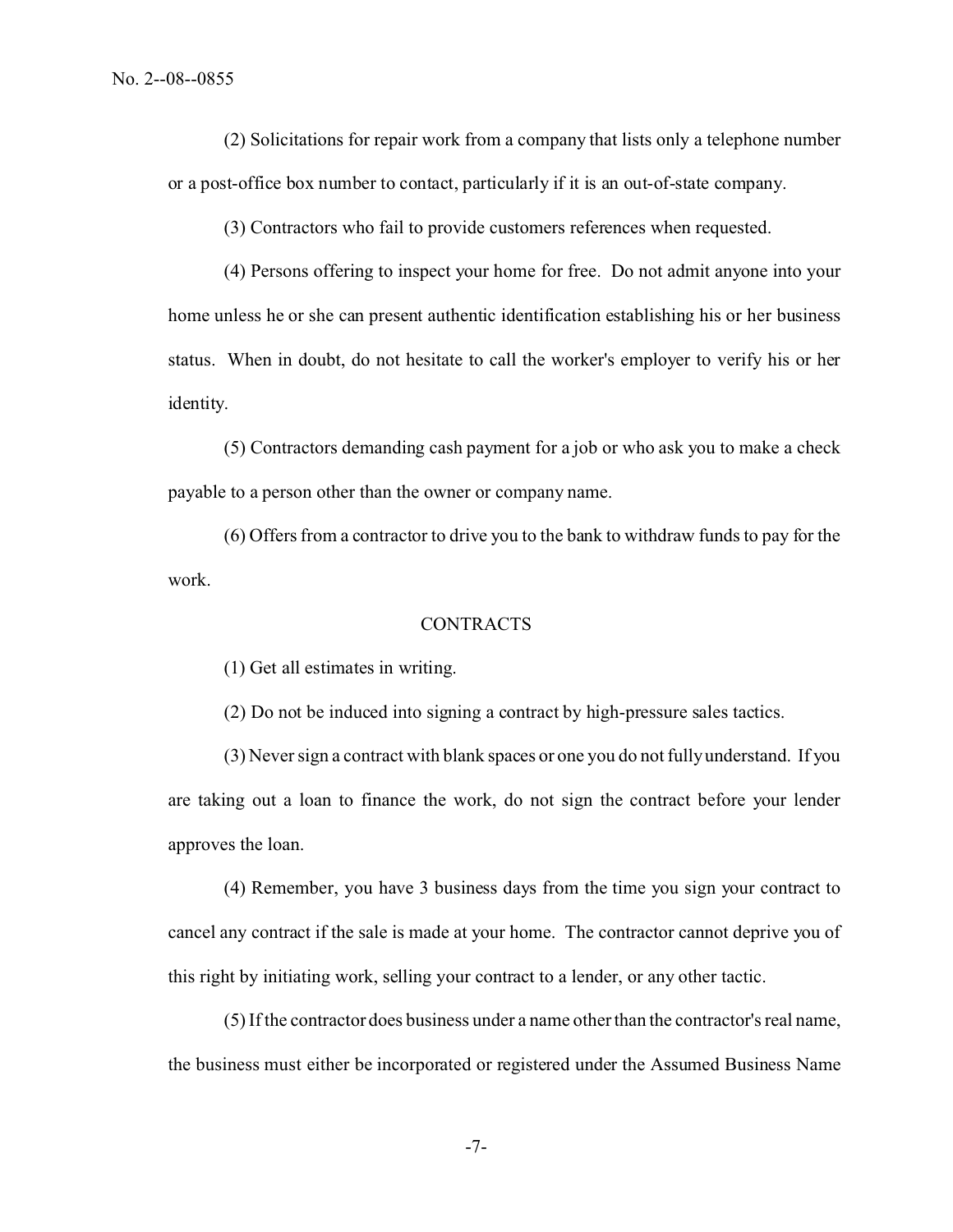Act. Check with the Secretary of State to see if the business is incorporated or with the county clerk to see if the business has registered under the Assumed Business Name Act.

(6) Homeowners should check with local and county units of government to determine if permits or inspections are required.

(7) Determine whether the contractor will guarantee his or her work and products.

(8) Determine whether the contractor has the proper insurance.

(9) Do not sign a certificate of completion or make final payment until the work is done to your satisfaction.

(10) Remember, homeowners should know who provides supplies and labor for any work performed on your home. Suppliers and subcontractors have a right to file a lien against your property if the general contractor fails to pay them. To protect your property, request lien waivers from the general contractor.

## BASIC TERMS TO BE INCLUDED IN A CONTRACT

(1) Contractor's full name, address, and telephone number. Illinois law requires that persons selling home repair and improvement services provide their customers with notice of any change to their business name or address that comes about prior to the agreed dates for beginning or completing the work.

(2) A description of the work to be performed.

(3) Starting and estimated completion dates.

(4) Total cost of work to be performed.

(5) Schedule and method of payment, including down payment, subsequent payments, and final payment.

-8-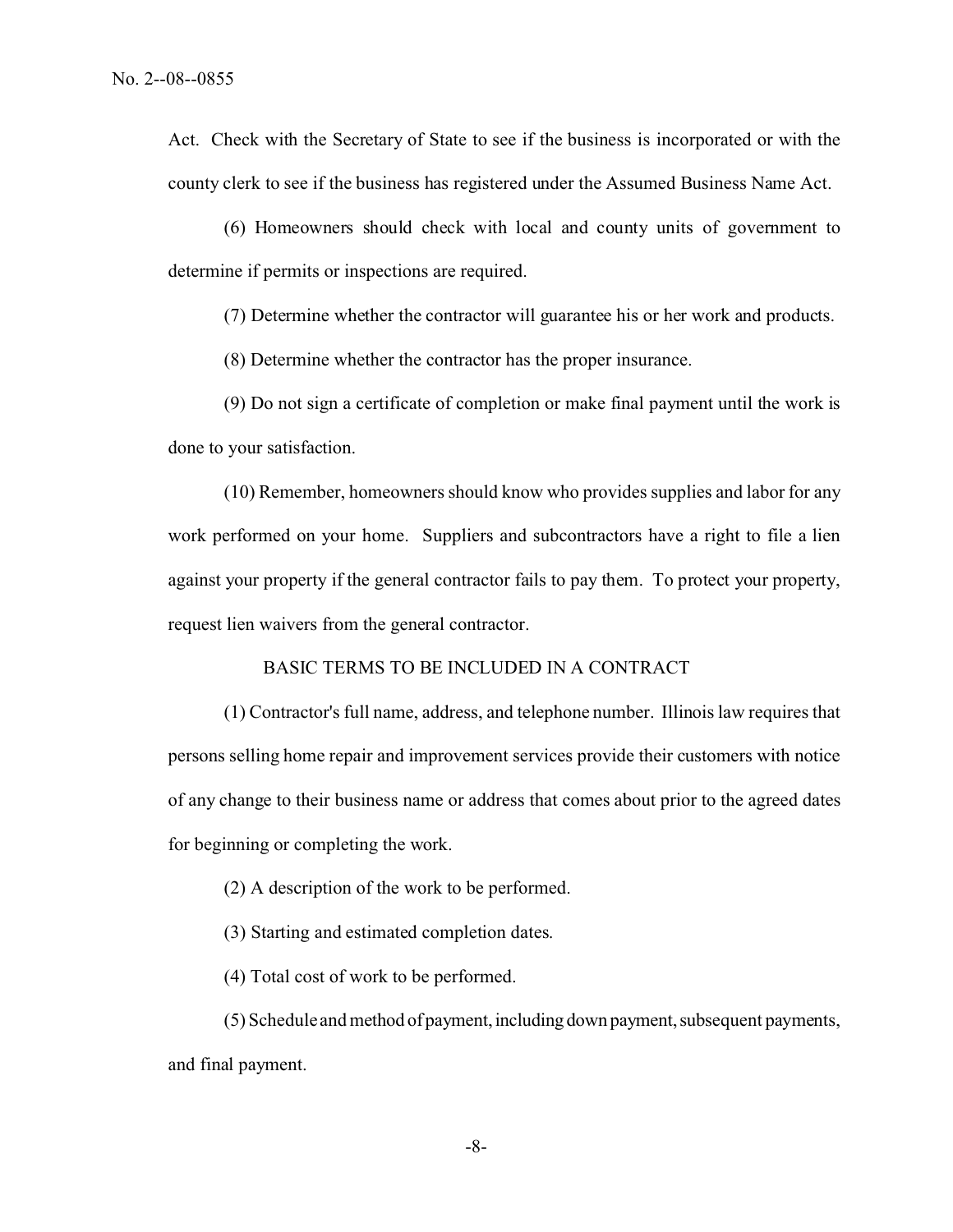(6) A provision stating the grounds for termination of the contract by either party. However, the homeowner must pay the contractor for work completed. If the contractor fails to commence or complete work within the contracted time period, the homeowner may cancel and may be entitled to a refund of any down payment or other payments towards the work, upon written demand by certified mail.

Homeowners should obtain a copy of the signed contract and keep it in a safe place for reference as needed.

# IF YOU THINK YOU HAVE BEEN DEFRAUDED OR YOU HAVE QUESTIONS

If you think you have been defrauded by a contractor or have any questions, please bring it to the attention of your State's Attorney or the Illinois Attorney General's Office. Attorney General Toll-Free Numbers

| Carbondale  | $(800)$ 243-0607    |
|-------------|---------------------|
| Springfield | $(800)$ 243-0618    |
| Chicago     | $(800)$ 386-5438.'" |

In order to decide whether a contractor's failure to provide its customer with the brochure results in the contractor forfeiting its legal and equitable causes of action, we must interpret the Act. Our standard of review is de novo. MD Electrical Contractors, Inc. v. Abrams, 228 Ill. 2d 281, 286 (2008). Our goal is to ascertain and give effect to the intent of the legislature. MD Electrical, 228 Ill. 2d at 287. The means of effectuating this goal is to read the statutory language and give the words their plain and ordinary meaning. MD Electrical, 228 Ill. 2d at 287. It is not sufficient to read a portion of the statute in isolation; rather, we must read the statute in its entirety, bearing in mind the subject it addresses and the legislature's apparent objective in enacting it. MD Electrical, 228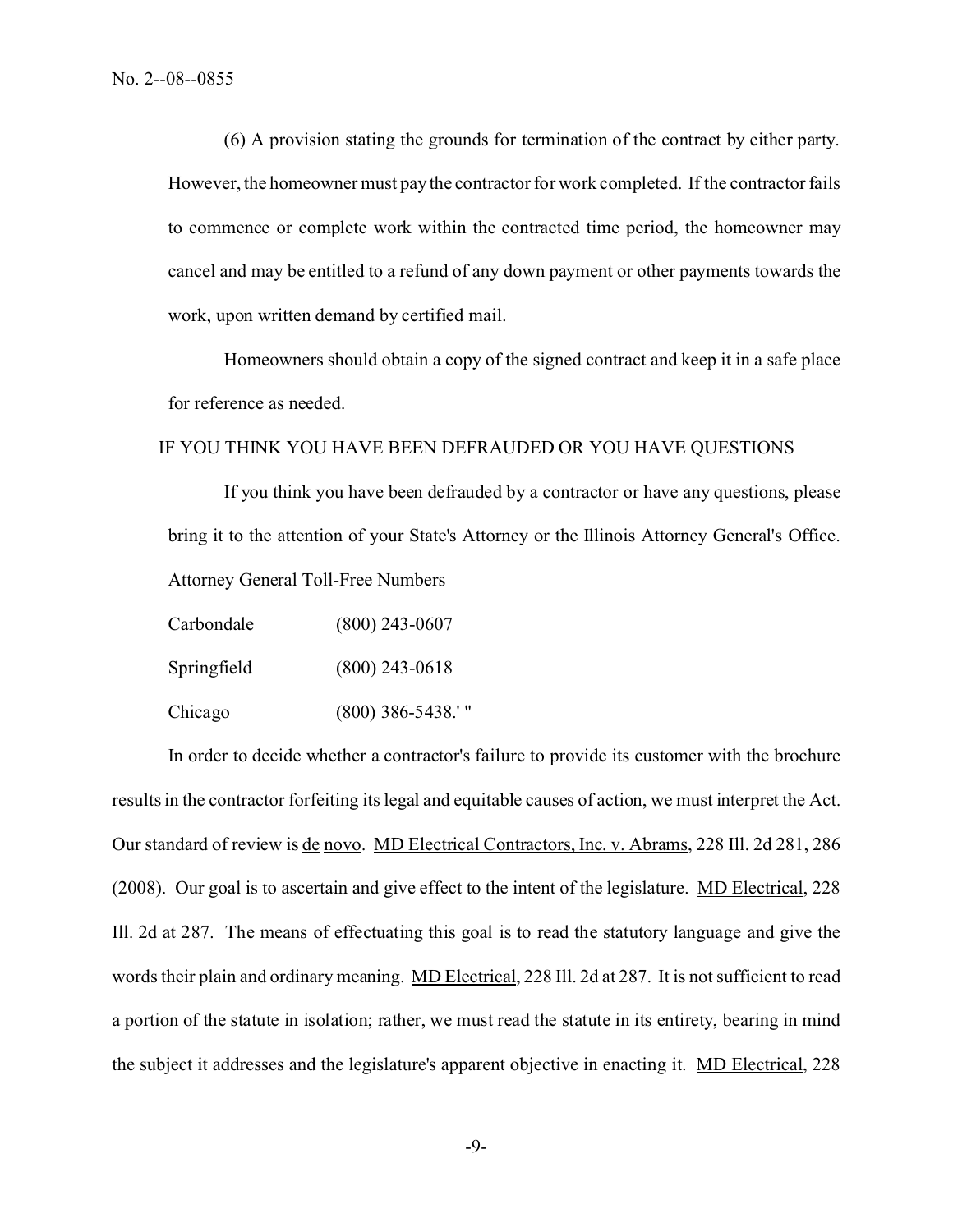Ill. 2d at 287. Where the language is clear and unambiguous, we must apply it as written, without resort to tools of construction. MD Electrical, 228 Ill. 2d at 287-88. At this point, before we address section 20 specifically, it is useful to look at the other provisions of the Act.

In the Act, the legislature declared the following policy:

"It is the public policy of this State that in order to safeguard the life, health, property, and public welfare of its citizens, the business of home repair and remodeling is a matter affecting the public interest. The General Assembly recognizes that improved communications and accurate representations between persons engaged in the business of making home repairs or remodeling and their consumers will increase consumer confidence, reduce the likelihood of disputes, and promote fair and honest practices in that business in this State." 815 ILCS 513/5 (West 2006).

Section 15 provides that prior to initiating home repair or remodeling work for over \$1,000, a person engaged in home repair or remodeling shall furnish to the customer for signature a written contract or work order stating the total cost, including parts and materials listed with reasonable particularity and any charge for an estimate. In addition, the written contract shall state the business name and address of the person engaged in home repair or remodeling. 815 ILCS 513/15 (West 2006). Section 15.1 requires a person engaged in home repair and remodeling to advise the consumer, before the acceptance and execution of the contract, of any binding arbitration and waiver of jury trial clauses, which the consumer has the option of accepting or rejecting. Failure to advise the consumer of the presence of such clauses or to secure the necessary acceptance or rejection renders null and void each such clause not accepted or rejected and signed by the consumer. 815 ILCS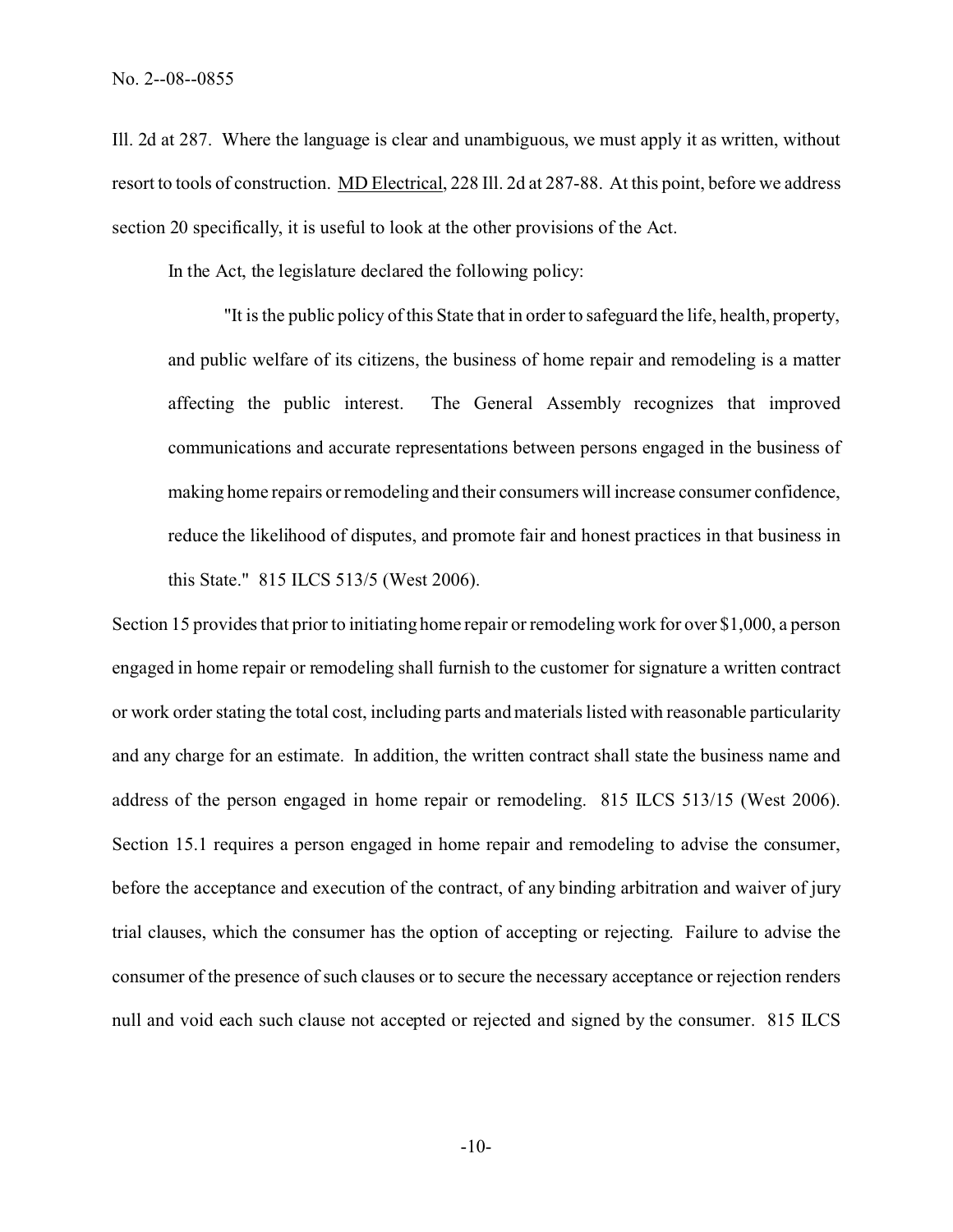513/15.1 (West 2006). Section 25 requires a person engaged in home repair and remodeling to maintain a minimum amount of insurance (815 ILCS 513/25 (West 2006)), and section 30 declares:

"It is unlawful for any person engaged in the business of home repairs [sic] and remodeling to remodel or make repairs or charge for remodeling or repair work before obtaining a signed contract or work order over \$1,000 and before notifying and securing the signed acceptance or rejection, by the consumer, of the binding arbitration clause and the jury trial waiver clause as required in Section 15 and Section 15.1 of this Act. This conduct is unlawful but is not exclusive nor meant to limit other kinds of methods, acts, or practices that may be unfair or deceptive." 815 ILCS 513/30 (West 2006).

Section 35 states that the Act may be enforced by the Attorney General or the State's Attorney of any county, that all remedies, penalties, and authority granted to the Attorney General or the State's Attorney of any county by the Consumer Fraud and Deceptive Business Practices Act (815 ILCS 505/1 et seq. (West 2006)) shall be available to him or her for enforcement of the Act, and that "any violation of this Act shall constitute a violation of the Consumer Fraud and Deceptive Business Practices Act" (815 ILCS 513/35 (West 2006)).

Few courts have interpreted the Act. In Central Illinois Electrical Services, L.L.C. v. Slepian, 358 Ill. App. 3d 545 (2005), the Third District of the Appellate Court held that section 15 of the Act unambiguously requires anyone, including a successor to the original electrical contractor, to obtain a signed written contract and furnish an estimate of reasonable particularity or lose its mechanic's lien rights. Slepian, 358 Ill. App. 3d at 548. In MD Electrical Contractors, Inc. v. Abrams, 369 Ill. App. 3d 309 (2006), this court addressed the question of whether the Act applies to subcontractors as well as contractors, and we concluded that it does not. Abrams, 369 Ill. App. 3d at 314-15. Next,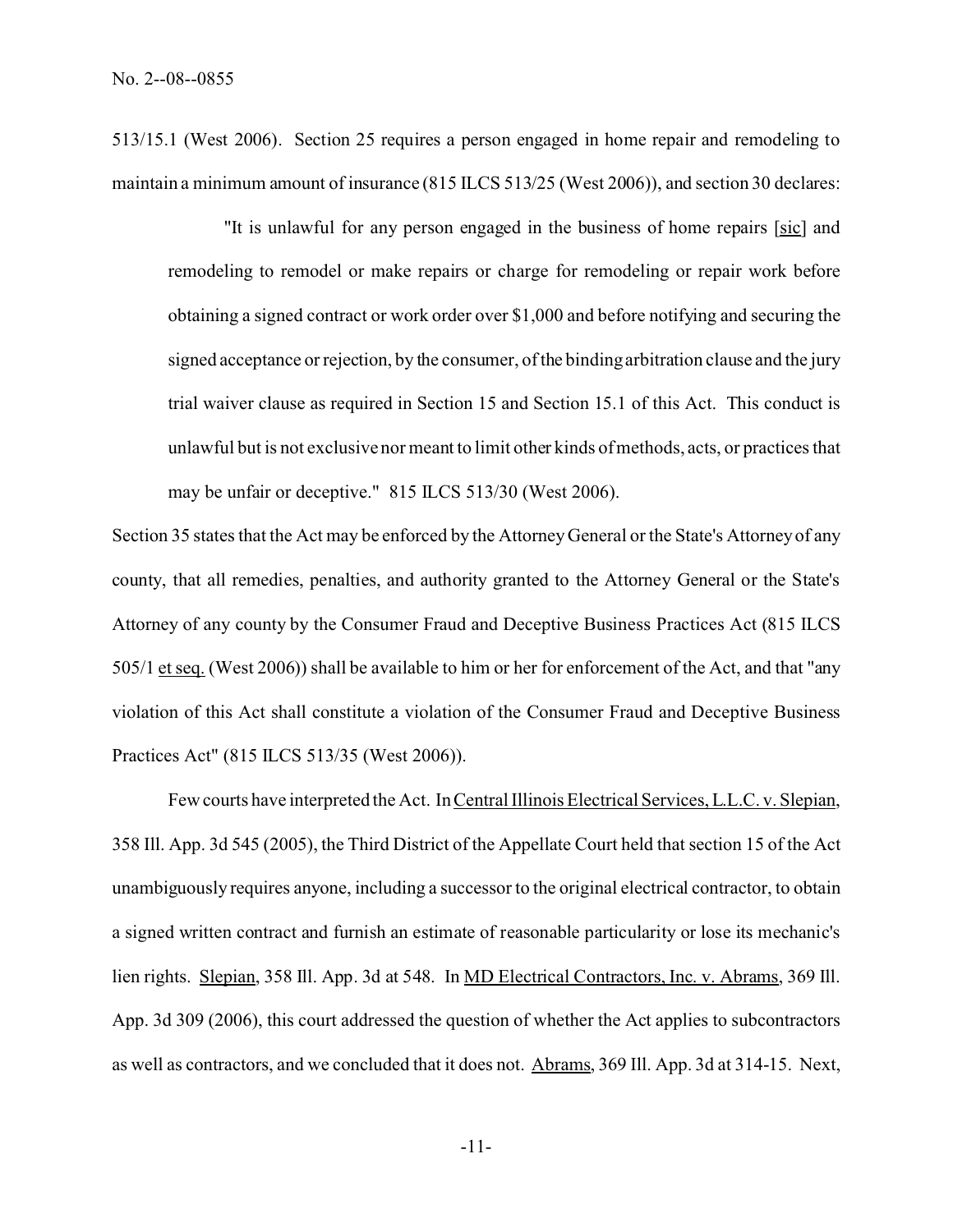the Fourth District decided Smith v. Bogard, 377 Ill. App. 3d 842 (2007), in which the contractor's legal and equitable claims were defeated because the contractor failed to secure a written contract prior to initiating construction and failed to provide the owners with the consumer rights pamphlet. Smith, 377 Ill. App. 3d at 848. Our supreme court affirmed this court in MD Electrical Contractors v. Abrams, 228 Ill. 2d 281 (2008). The Fifth District in Kunkel declared that for a private right of action to exist under the Act for a failure to furnish the consumer rights brochure, the plaintiff must prove that the failure to provide the brochure proximately caused his damages. Kunkel, 387 Ill. App. 3d at 1160. The last court to consider the Act was the First District, which held in K. Miller Construction Co. v. McGinnis, No. 1--08--2514 (August 10, 2009), that the failure to provide a written contract does not preclude a contractor's recovery in quantum meruit, rejecting the contrary holding in Smith. The question presented here, whether the failure alone to provide the brochure is a complete defense to all legal and equitable claims brought by the contractor, has not been answered by the appellate or supreme court.

Plaintiff first questions whether the Act applies to contractors such as itself, which does not employ door-to-door salesmen and which, in this instance, entered into contract negotiations with defendants through their former counsel. According to plaintiff, the Act was designed to "protect the disadvantaged, not serve as a trap for the unwary," the unwary being plaintiff, a Wisconsin resident without knowledge of the Act at the time it entered into the contract. Plaintiff cites Justice Barry's partial dissent in Slepian, where, after reviewing the language of the legislatively mandated consumer rights brochure, Justice Barry concluded that the Slepians "do not fall into the class of consumers the legislature was seeking to protect and [plaintiff] does not fall into the category of contractors from whom the legislature was seeking to protect consumers." Slepian, 358 Ill. App. 3d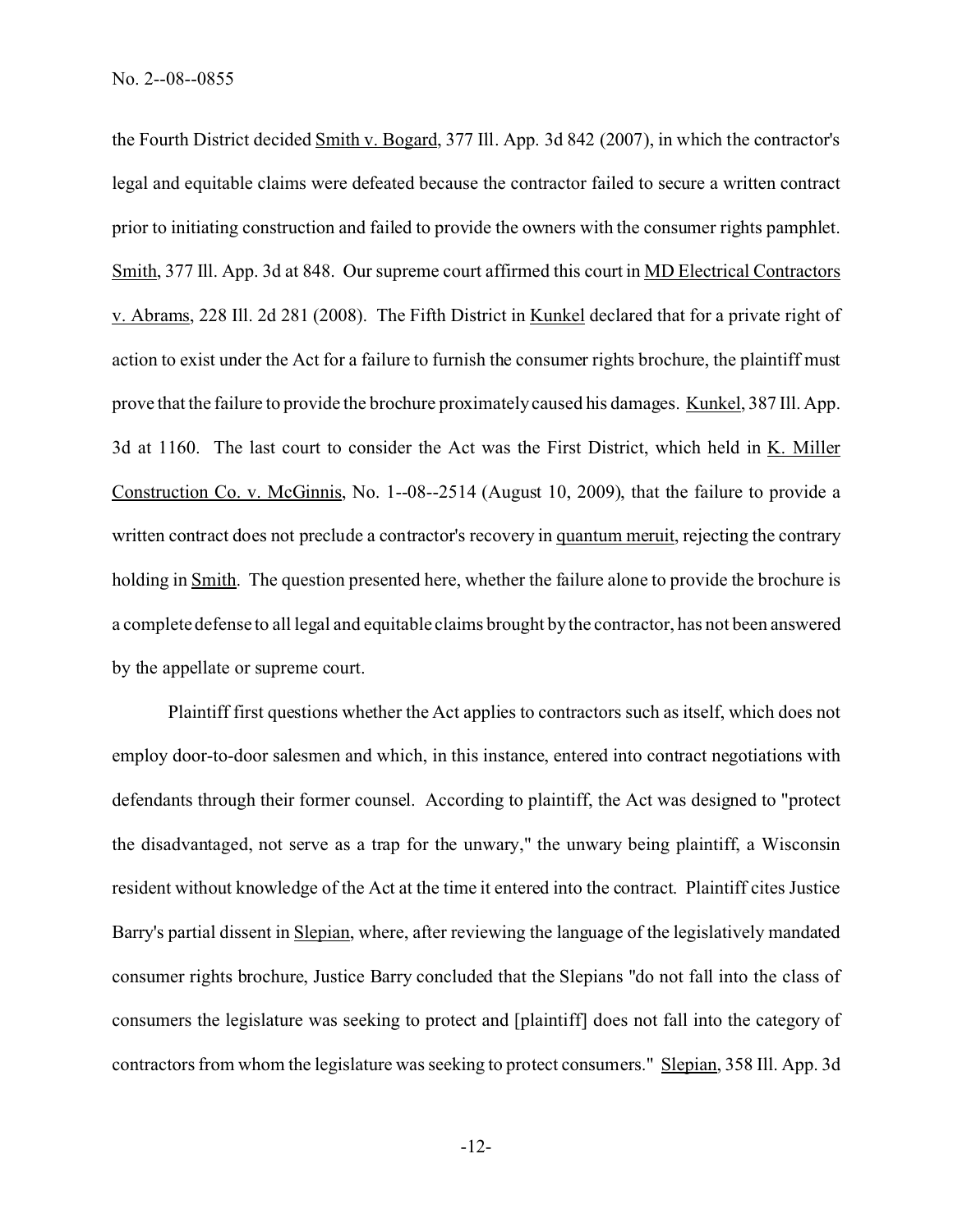at 554 (Barry, J., concurring in part and dissenting in part). Justice Barry pointed out that the contractor did not employ door-to-door salesmen using high-pressure tactics and the Slepians were not naive or inexperienced consumers in danger of being defrauded. Slepian, 358 Ill. App. 3d at 554 (Barry, J., concurring in part and dissenting in part).

By the Act's plain language, its application is not limited to the category of contractors described by Justice Barry. "Home repair and remodeling" means the fixing, replacing, altering, converting, modernizing, improving, or making of an addition to any real property primarily designed or used as a residence other than maintenance, service, or repairs less than \$500. 815 ILCS 513/10 (West 2006). "Person" means "any individual, partnership, corporation, business, trust, or other legal entity." 815 ILCS 513/10 (West 2006). Our supreme court instructed that the "entire focus of the Act is on regulating the direct contact and contracting between the 'person' and the homeowner or consumer." Abrams, 228 Ill. 2d at 291. The Act applies to those who contract directly with the consumer. Abrams, 228 Ill. 2d at 291. In our case, according to plaintiff's verified amended complaint, plaintiff is a "corporation engaged in the business of design/build contracting" that entered into a contract with defendants to make improvements to defendants' real property. Consequently, plaintiff had direct contact with and contracted with defendants and is subject to the Act.

Plaintiff contends that neither the Act nor the Consumer Fraud and Deceptive Business Practices Act provides for outright dismissal of a plaintiff's legal and equitable causes of action for failure to furnish the consumer rights brochure. Defendants maintain that plaintiff raises this argument for the first time on appeal and has thus waived it. The waiver argument is without merit,

-13-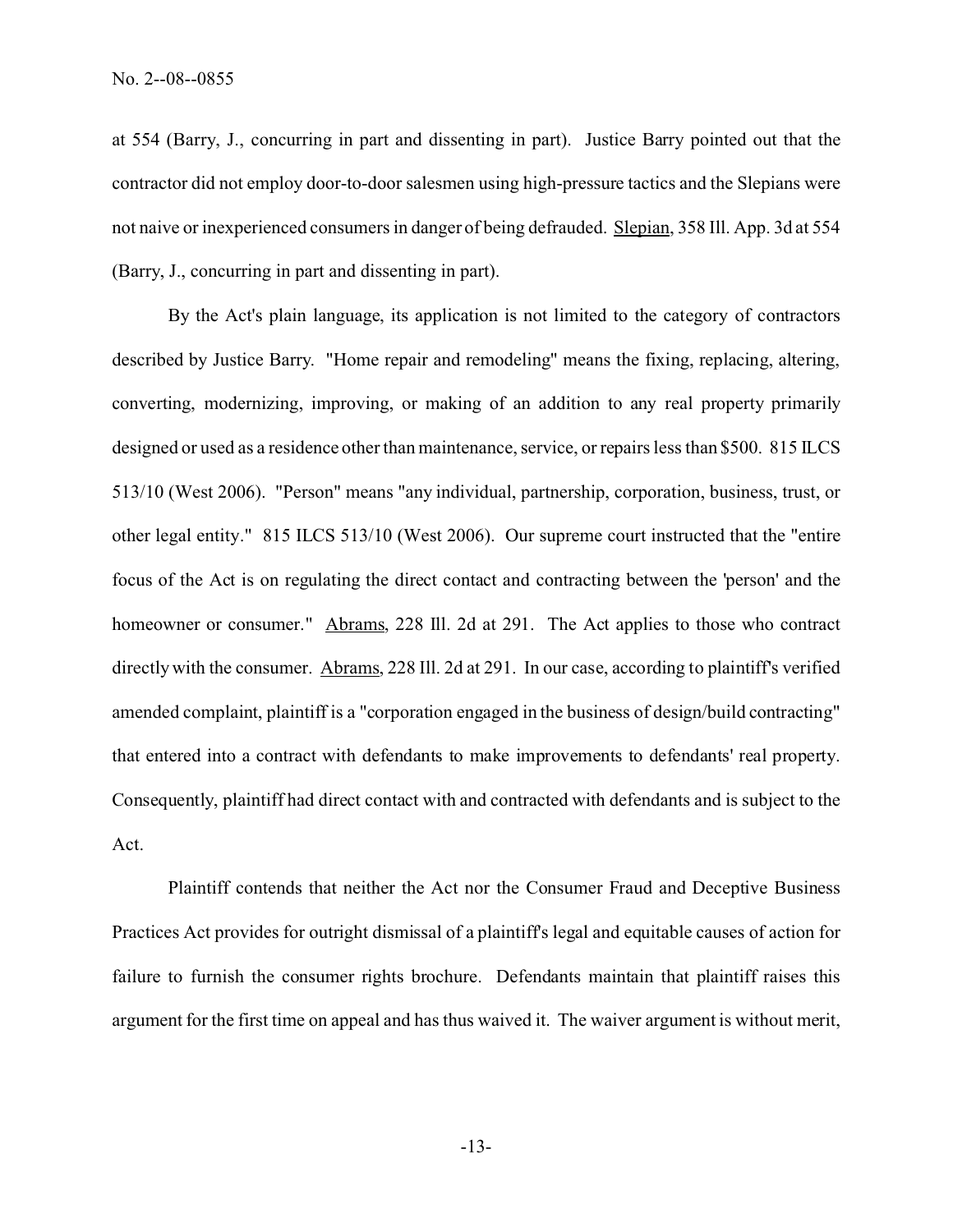as plaintiff argued before the trial court that only contractual violations can result in dismissal under the Act.

We must read the Act in its entirety. Abrams, 228 Ill. 2d at 287. Statutes should be read as a whole with all relevant parts considered. Abrams, 228 Ill. 2d at 291, citing In re Marriage of Kates, 198 Ill. 2d 156, 163 (2001). Section 30 of the Act specifically declares it to be unlawful for any person engaged in the business of home repair and remodeling to remodel or make repairs or charge for the remodeling or repair work before obtaining a signed contract or work order over \$1,000 and before notifying and securing the signed acceptance or rejection, by the consumer, of the binding arbitration clause and the jury trial waiver clause. Section 15.1(c) provides a specific sanction for failure to advise the consumer of the presence of the binding arbitration and jury waiver clauses, which is to render those clauses null and void. Therefore, with respect to those sections, the legislature spelled out the consequences to the contractor of failing to comply.

In contrast, section 20, which sets forth the requirement of the consumer rights brochure, does not provide that a failure to furnish it constitutes an unlawful act or that such failure has any negative consequences with respect to the enforceability of a plaintiff's contract for remodeling or repairs. Rather, the prescribed contents of the brochure instruct a person who thinks he has been defrauded by a contractor to contact the State's Attorney or the Attorney General. Section 35, entitled "Enforcement," provides that the Attorney General or the State's Attorney of any county may bring an action in the name of the people against any person to restrain and prevent any pattern or practice in violation of the Act. Subparagraph (b) of section 35 further provides that the Attorney General or the State's Attorney has available all remedies and penalties provided for in the Consumer Fraud and Deceptive Business Practices Act. In addition to the foregoing, subparagraph (b) also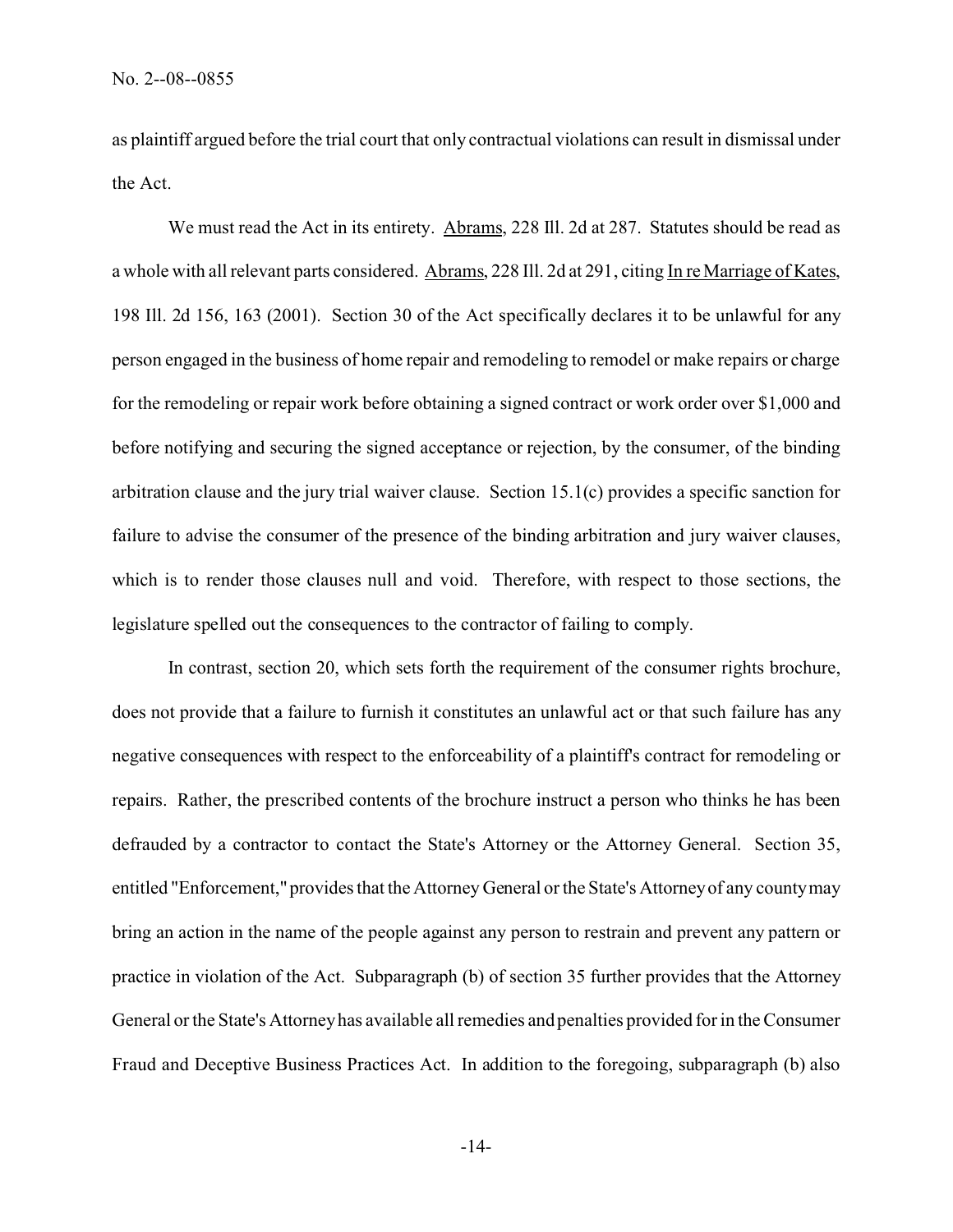provides that "any violation of this Act shall constitute a violation of the Consumer Fraud and Deceptive Business Practices Act." 815 ILCS 513/35(b) (West 2006). Therefore, we interpret the plain language of the Act to mean that a contractor's failure to provide the consumer with the brochure does not vitiate the contractor's right to recover either in equity or in law, but if certain requirements are met, the failure to furnish the brochure may give the consumer a cause of action under the Consumer Fraud and Deceptive Business Practices Act.

This conclusion is bolstered by section 2Z of the Consumer Fraud and Deceptive Business Practices Act, which requires a violation of the Act to be knowingly committed before it constitutes an unlawful practice within the meaning of the Consumer Fraud and Deceptive Business Practices Act. 815 ILCS 505/2Z (West 2006). Then, as was held in Kunkel, if a private right of action exists for violation of section 20, the plaintiff has to prove that his damages were proximately caused by the failure to provide the brochure. Kunkel, 387 Ill. App. 3d at 1160.

Defendants argue that section 30 of the Act allows for other conduct to constitute an unlawful act: "This conduct [engaging in repair or remodeling before obtaining a signed contract or notifying and securing acceptance or rejection of the binding arbitration and jury waiver clauses] is unlawful but is not exclusive nor meant to limit other kinds of methods, acts, or practices that may be unfair or deceptive." 815 ILCS 513/30 (West 2006). Defendants assert that this language encompasses a failure to furnish the brochure. We disagree. The brochure is only an advisement of consumer rights, not an embodiment of the rights themselves. The first section of the brochure states: "As you plan for your home repair/improvement project, it is important to ask the right questions in order to protect your investment. The tips in this fact sheet should allow you to protect yourself and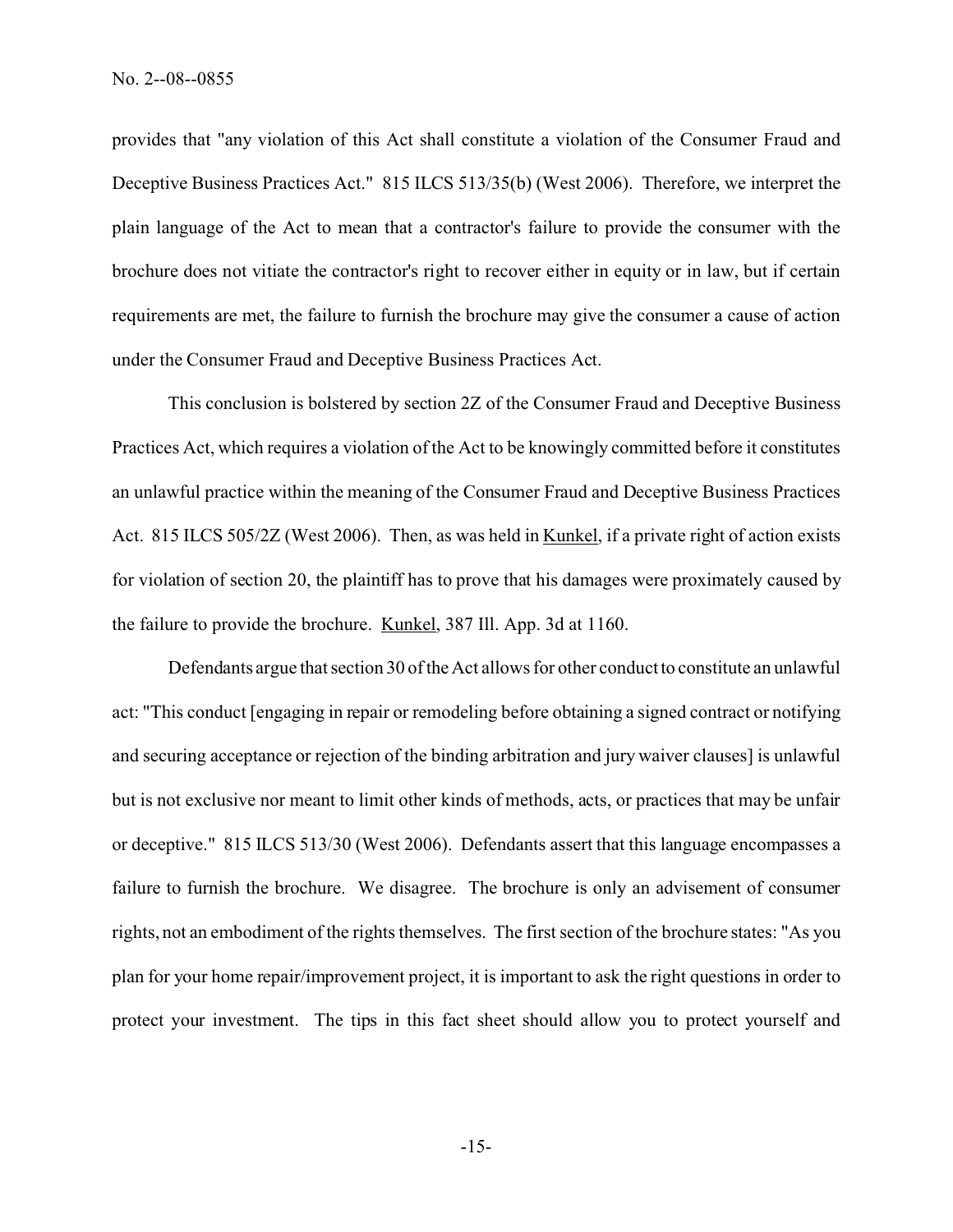minimize the possibility that a misunderstanding may occur." 815 ILCS 513/20(c) (West 2006). By its nature, the brochure is a "tip" sheet designed to educate consumers.

The pamphlet prescribed in section 20 of the Act advises consumers in the most general and simple terms to beware of door-to-door salespersons, essentially "fly-by-night" operators. Again, in the most general and simple terms, it advises consumers to get all estimates in writing; never to sign a contract with blank spaces; to check with the Secretary of State's office to see if the business is incorporated or to check with the county clerk to ascertain if it is doing business under an assumed name; to determine whether the contractor guarantees his work and has insurance; and of a material supplier's and subcontractor's right to a mechanic's lien on their property. The pamphlet advises of the basic terms to be included in a contract: the contractor's full name, address, and telephone number, a description of the work to be performed, starting and estimated completion dates, total cost of the work to be performed, a schedule and method of payment, and a provision stating the grounds for termination of the contract by either party. The consumer rights brochure is not made part of the contract, and it specifically spells out that the homeowner must pay the contractor for work completed. The brochure is purely informational and does not touch upon any substantive rights affecting either the consumer or the contractor the way a written contract, a work order, and the binding arbitration and jury trial waiver clauses do, for instance.

To hold that a failure to provide a consumer with the brochure allows the consumer to defeat all legal and equitable claims by the contractor would lead to mischief and a result the legislature could not have intended. A consumer could enjoy the fruits of another's labor in the amount of even hundreds of thousands of dollars without paying a penny even where the contractor performed to the complete satisfaction of the consumer. While it is true that the constitutional guarantee of freedom

-16-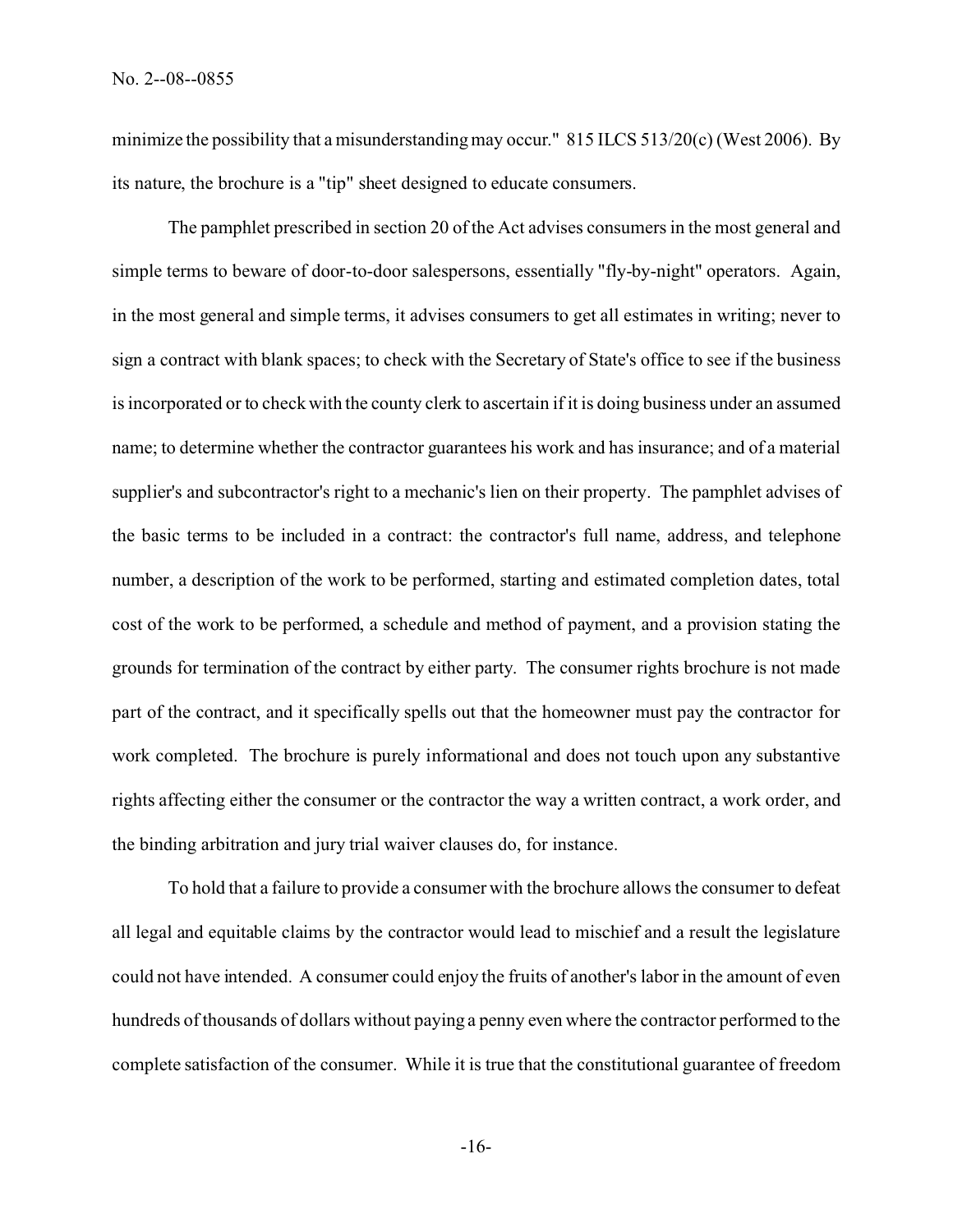of contract does not withdraw from legislative supervision the power to provide restrictive safeguards in the form of reasonable regulations and prohibitions in the interests of the community, liberty implies the absence of arbitrary restraints. Illinois Housing Development Authority v. La Salle National Bank, 139 Ill. App. 3d 985, 990 (1985).

Defendants rely particularly on Smith for the proposition that any violation of the Act voids the contract. Smith is distinguishable, because the contractor there also failed to provide a written contract or work order prior to initiating the work in addition to failing to provide the owner with the consumer rights brochure. However, to the extent that Smith may be read broadly enough to hold that the failure alone to provide the brochure defeats a contractor's claims, we decline to follow it.

As another ground for upholding the trial court's judgment in this case, defendants urge that plaintiff violated the Act in failing to comply with section 25, which requires the contractor to obtain and maintain public liability and property damage insurance in the amount of \$100,000 per person and \$300,000 per occurrence of bodily injury and \$50,000 per occurrence of property damage, unless other conditions apply. This argument is without merit. The record contains a certificate of liability insurance of \$1 million per occurrence with an excess limit of \$5 million per occurrence. Accordingly, the trial court erred in dismissing plaintiff's amended complaint.

Having determined that the amended complaint was improperly dismissed, we now address plaintiff's second argument, that it did not waive arbitration by filing the lawsuit in the circuit court. Section 10.1 of the contract provided that claims, disputes, or other matters in question between the parties shall be subject to and decided by mediation or arbitration. Section 10.2 required that the parties endeavor to settle disputes by mediation prior to arbitration. According to plaintiff, it filed the complaint in the circuit court in the first instance on December 5, 2006, in order to preserve its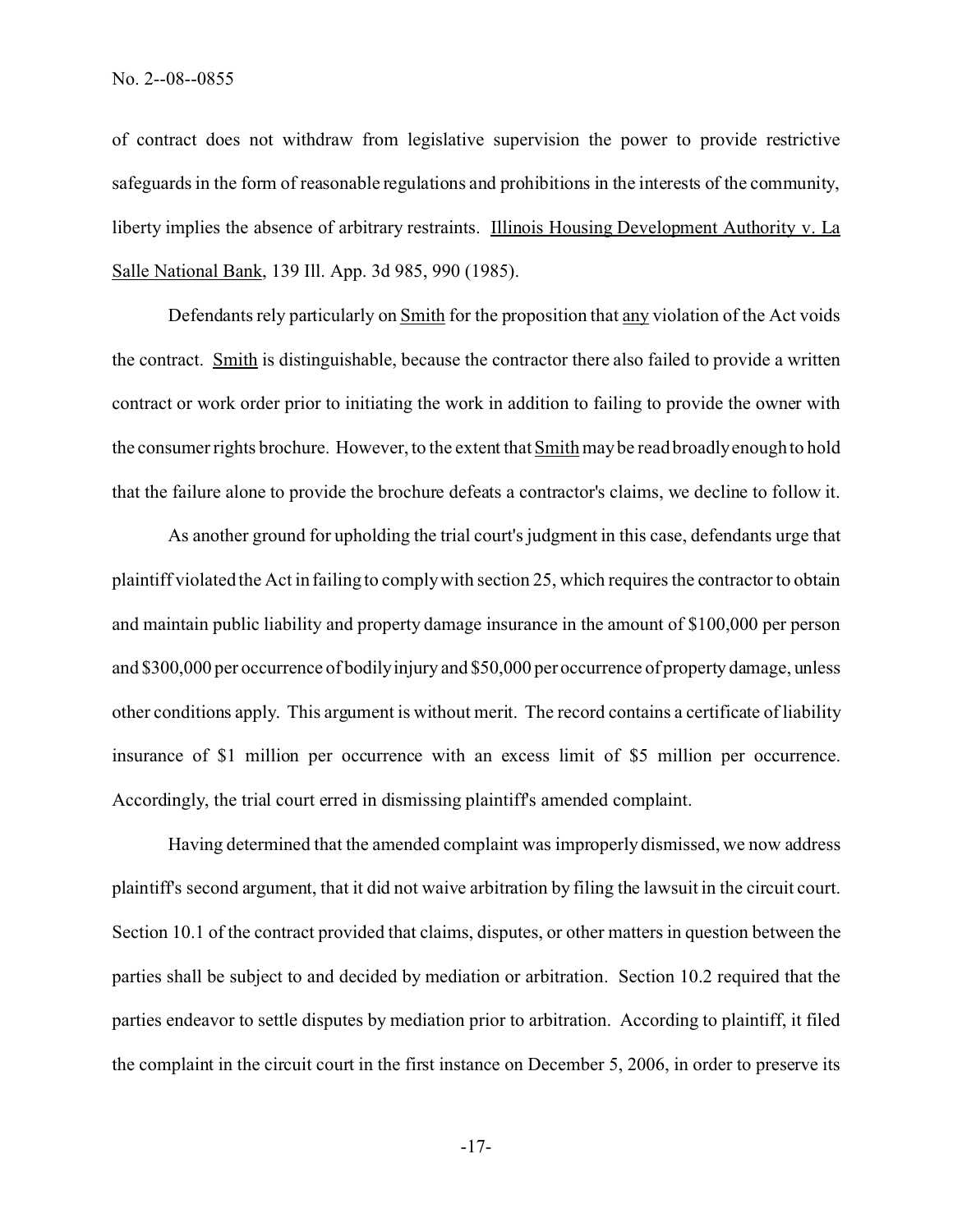mechanic's lien. On February 21, 2007, defendants filed a motion for a pretrial conference "in order to apply any setoffs to the total amount claimed due." Thereafter, the attorneys for both sides voluntarily exchanged numerous documents (although they argued over whether document production was sufficient) and agreed to continue the matter numerous times pursuant to their informal efforts to resolve the dispute.

We need not try to fix blame on one side or the other for why their efforts failed or venture into the convoluted analysis each side undertakes on the issue of whether plaintiff waived the arbitration provision of the contract. As we discussed above, section 15.1 of the Act provides that a person engaged in home repair and remodeling shall advise the consumer of and shall give the consumer the option of accepting or rejecting a contractual arbitration clause. The acceptance or rejection is to be memorialized by the consumer's signature in the margin next to the written notation "accept" or "reject" in the executed contract. Failure to secure the necessary acceptance, rejection, or consumer signature shall render the clause null and void. In this case, plaintiff did not secure the required signatures in the margin next to the arbitration and mediation clauses of the contract. Consequently, those clauses are void. While the trial court held that plaintiff waived arbitration when it filed suit requesting complete relief, this court can affirm on any basis found in the record. Mikolajczyk v. Ford Motor Co., 231 Ill. 2d 516, 572 (2008). Accordingly, we reject plaintiff's argument that it is entitled to arbitration pursuant to the contractual terms.

#### **CONCLUSION**

For the foregoing reasons, the judgment of the circuit court of Du Page County is affirmed in part and reversed in part, and the cause is remanded for further proceedings.

Affirmed in part and reversed in part; cause remanded.